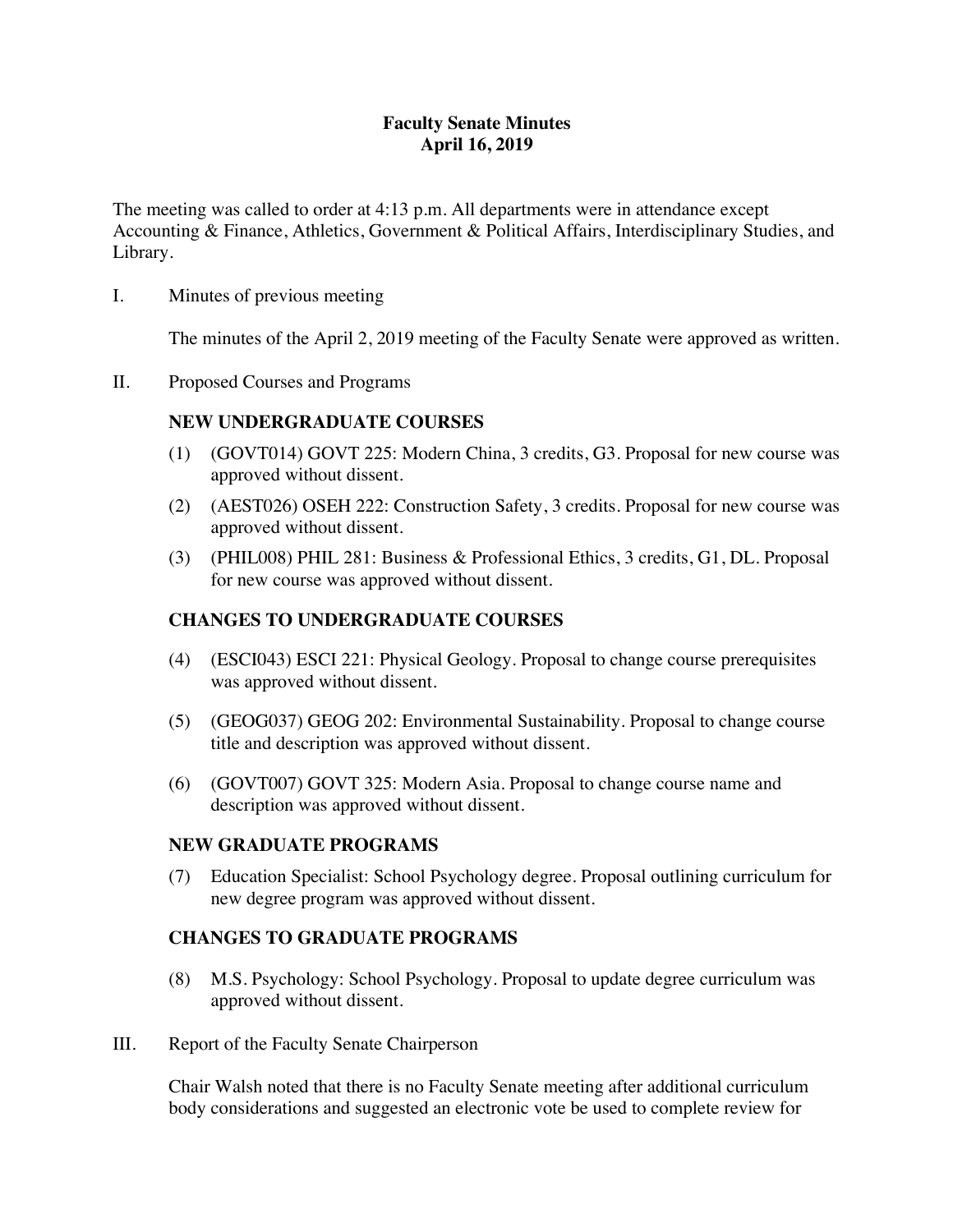additional items from this academic year prior to the summer meeting. The summer Senate meeting will be held June 11 at 3:00 p.m. A K. Walsh/Halawa motion to conduct electronic voting on consent agenda items that are in the Senate state of CAP on May 7 was approved without dissent.

Chair Walsh recognized that Dr. Melinda Rosenthal will retire having served 29 years on Faculty Senate. Dr. Walsh also reminded faculty to attend inauguration and commencement services in regalia if possible.

IV. Report of the APSCUF President

President Smith encouraged nominations for APSCUF elections to be held May 1-2. He also noted APSCUF is hosting a BBQ at Schuylkill House after graduation. Dr. Smith indicated that a vote on phased retirement is expected during the summer.

V. Report of the Student Government Association

Ms. Brittany Goranson reported on town halls hosed by SGA.

VI. Report of the Graduate Student Organization

None

VII. Report of the Administrative Officers

#### **Provost**

Provost Prabhu commented on People of Color, inauguration, and MIM events on campus. He also announced PA Secretary of Education, Pedro Rivera, will speak at commencement and an honorary degree will be awarded to alumni Dr. Hugh Herr. Dr. Prabhu indicated that Chancellor Greenstein will be visiting Millersville again.

#### **Associate Provost**

Associate Provost Delle announced a free workshop with NSF grant officers to be held at Millersville for faculty interested in submitting REU, research, and MRI proposals.

### **Registrar**

Registrar Hutchinson noted registration went well and that faculty should assign a grade to any students who stop attending after April 5. It was noted that students assigned a Z grade remain on the MAX classlist and in D2L rosters. Ms. Hutchinson also recommended that advisees who have a Bursar hold should visit the Financial Aid Office to discuss options for registering. An academic calendar beyond spring 2020 is not yet available from PASSHE. A question was raised about a posted error regarding evening final exams, but this post has been corrected.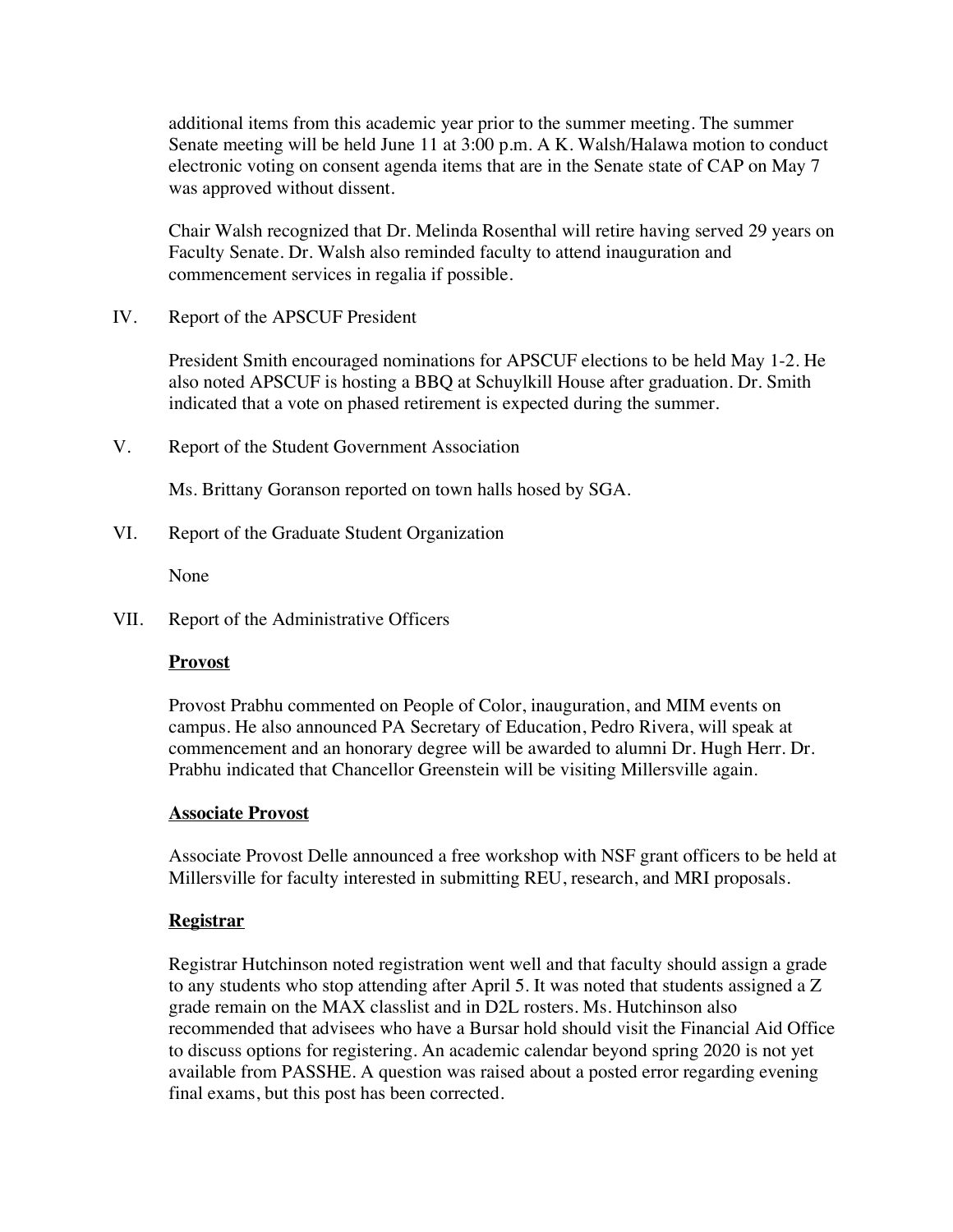#### VIII. Curricular Notices

Faculty were reminded that curriculum review is not active during summer.

### **NEW UNDERGRADUATE COURSES**

(1) (AEST024) ITEC 101: Introduction to Engineering, 3 credits, G2. Proposal for new course.

### **CHANGES TO UNDERGRADUATE COURSES**

- (2) (ENGL064) ENGL 281: Media Literacy. Proposal to offer in DL format.
- (3) (ENGL069) ENGL 412: Victorian and Edwardian Literature. Proposal to add W label.
- (4) (MUSI017) MUSI 154: Major Performance 1. Proposal to change name.
- (5) (MUSI018) MUSI 155: Major Performance 2. Proposal to change name.
- (6) (MUSI019) MUSI 254: Major Performance 3. Proposal to change name.
- (7) (MUSI020) MUSI 154: Major Performance 4. Proposal to change name.
- (8) (MUSI021) MUSI 154: Major Performance 5. Proposal to change name.
- (9) (MUSI022) MUSI 154: Major Performance 6. Proposal to change name.
- (10) (MUSI023) MUSI 154: Major Performance 7. Proposal to change name.
- (11) (MUSI024) MUSI 154: Major Performance 8. Proposal to change name.
- (12) (PSYC020) PSYC 212: Principles of Statistics & Experimental Design II. Proposal to change prerequisites.
- (13) (MATH015) MATH 151: Calculus for Management, Life and Social Sciences. Proposal to offer in DL format.

### **CHANGES TO UNDERGRADUATE PROGRAMS**

- (14) (GEOG059) BA Geography, Geospatial Applications option. Proposal to change program requirements.
- IX. Reports of the Faculty Senate Standing Committees

## **GCPRC**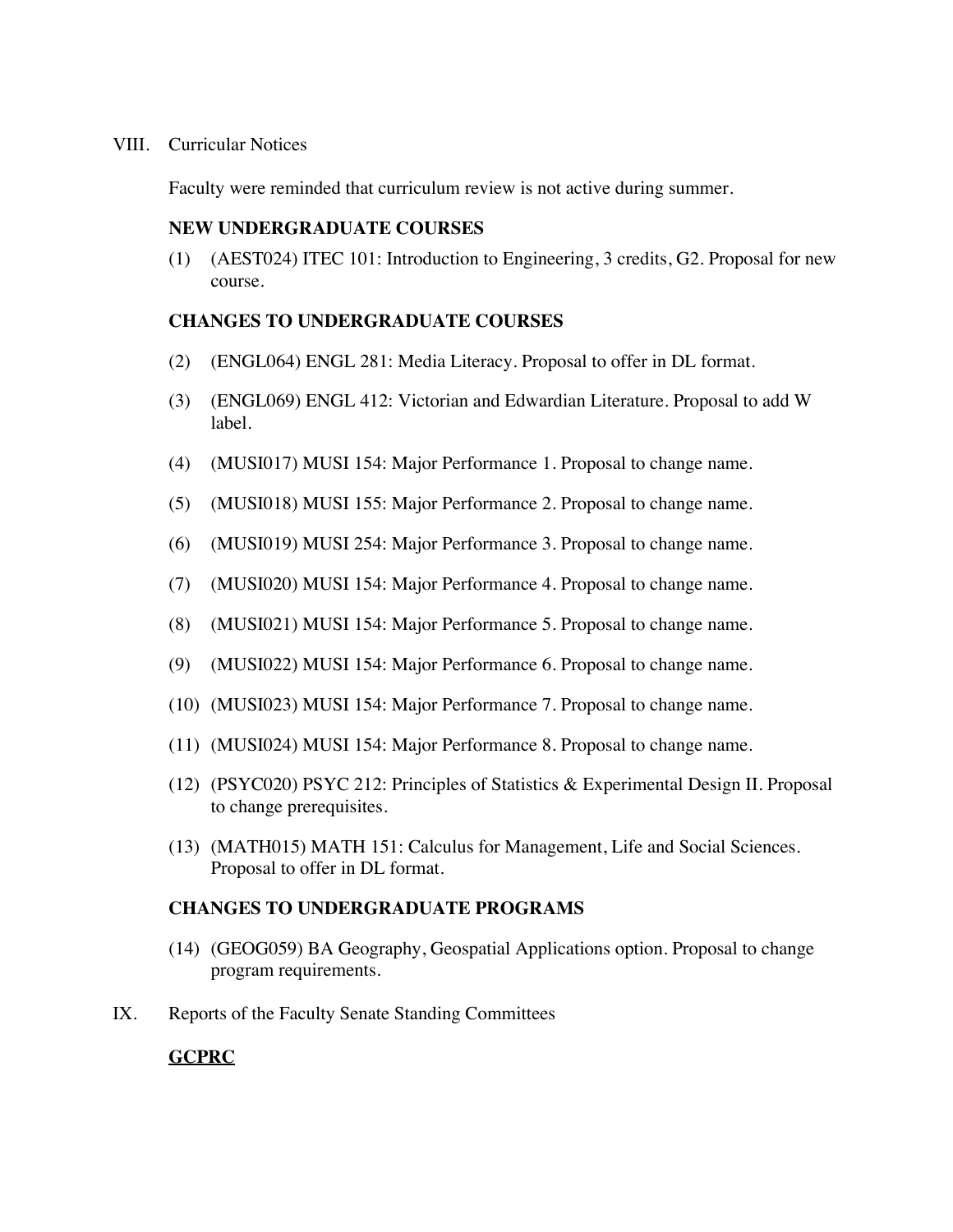A GCPRC motion that graduate curriculum proposals passed by May 7 be distributed with the electronic voting and considered for approval at the June meeting was approved without dissent.

A framework for an MA in Teaching: Computer Science is being finalized. This provides teaching pedagogy along with certification to result in a degree for students who already have a computer science degree. A Dreon/Frost motion that the MAT Computer Science framework be included with the May 7 electronic vote was approved without dissent.

Dr. Wright presented a proposed update to the GCPRC bylaws document.

# **AOAC**

Dr. Robyn Davis noted access to information and data related to General Education outcomes assessment is available online at:

https://www.millersville.edu/iea/assessment/cas/outcomes-reports.php. She noted volunteers are needed to help pilot assessment in Advanced Writing or Perspectives courses and that work is currently focused on Technology Competency and Oral Communication components.

# **GERC**

GERC proposal for the process for approving a revised GenEd program was approved with 15 yes, 4 no votes and 1 abstention. GERC met with AOAC regarding collaboration and shared input. Dr. Prabhu also noted administrative support to assist with the process of reviewing General Education in the next years.

X. Reports of the Faculty Senate Special Committees

None

XI. Faculty Emeriti

A Hogg/Woodall motion that Dr. Roger Webster be granted the honorary title of Professor of Computer Science Emeritus was approved without dissent.

XII. Elections

Previous nominations were distributed and the floor opened for additional nominations. An A. Miller/Frost motion to close nominations and cast a unanimous vote for each unopposed candidate was approved without dissent.

XIII. New Business

None